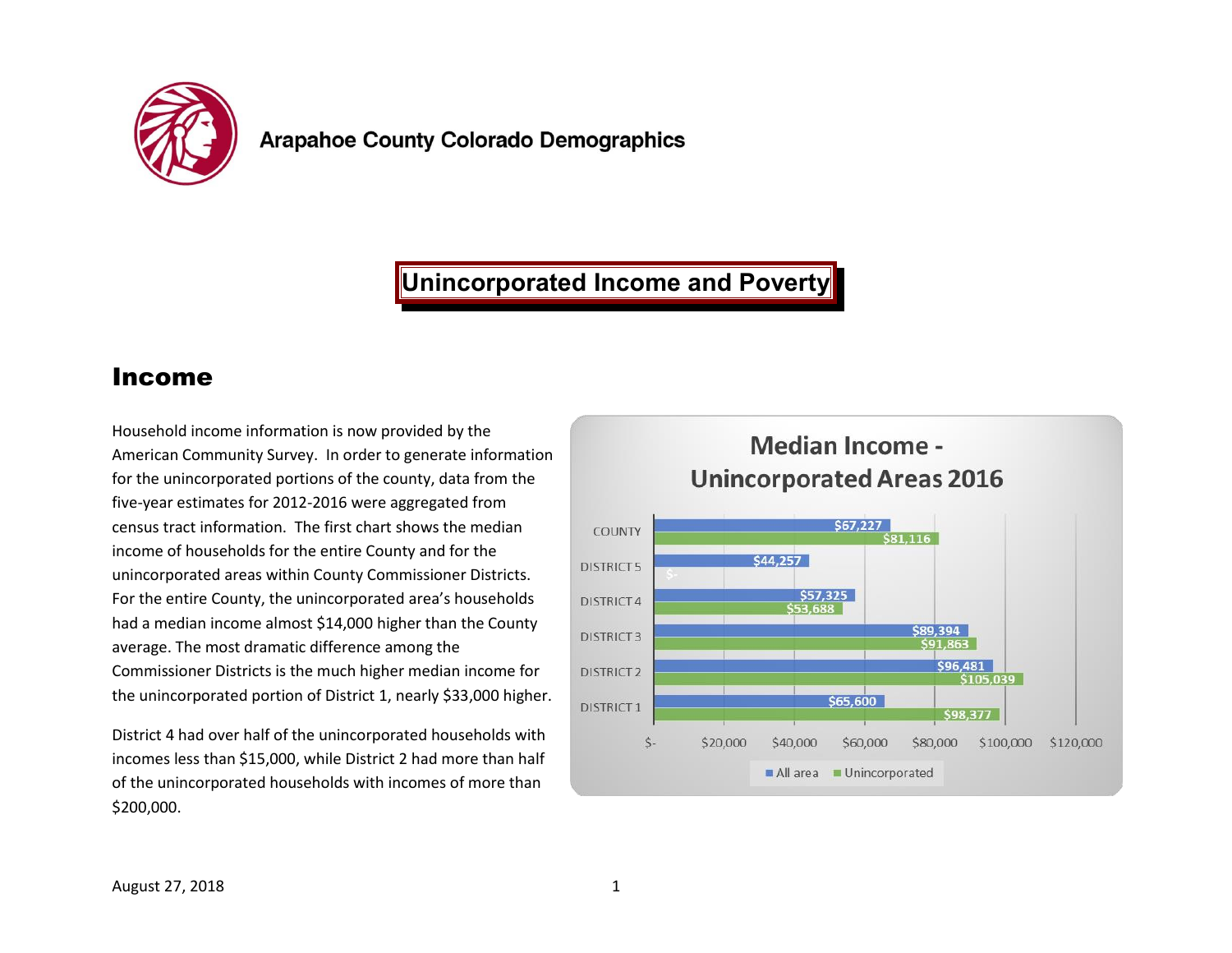

#### **Arapahoe County Colorado Demographics**

### **Poverty**



Poverty, of course, is related to income. The Census Bureau uses the poverty thresholds defined by the Office of Management and Budget, which vary by the size of the family. The chart shows the estimated number of families in the unincorporated portion of each District. Since these numbers are relatively small, the sampling error can be significant. However, they are the best information we have on poverty for the unincorporated portions of the County.

Consistent with the income figures, District 4 had more than half of the unincorporated families below the poverty line. District 1 had only 70 families in poverty in the unincorporated enclaves.